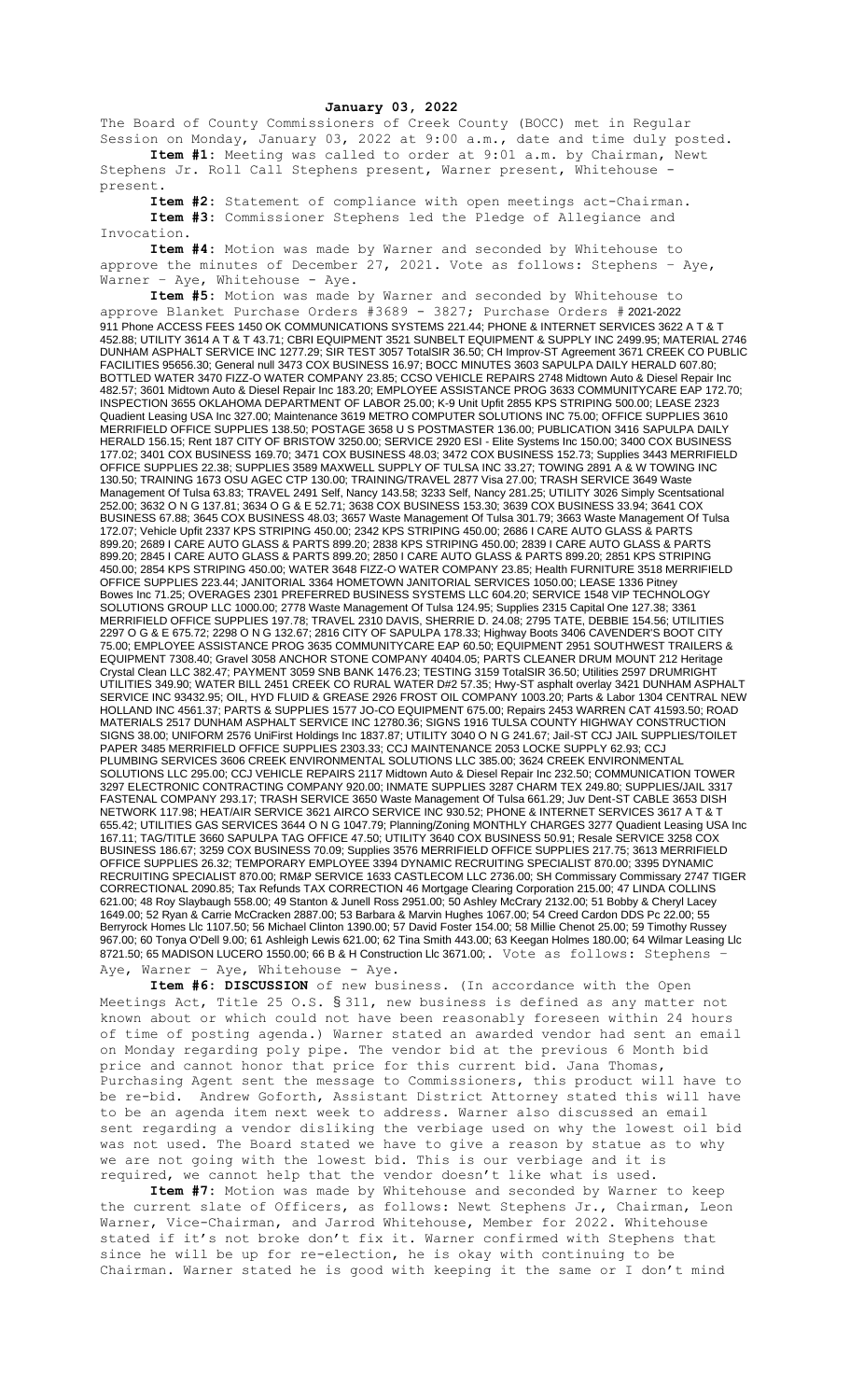serving as Chairman either. Vote as follows: Stephens – Aye, Warner – Aye, Whitehouse - Aye.

**Item #8:** Motion was made Stephens and seconded by Whitehouse to sign **Resolution#2022-1** surplussing a K-9 Deputy Bear and **Resolution#2022-1A** disposing of the same to be adopted by Deputy Chad Pompa, handler. Joe Thompson, Under-Sheriff stated that Bear is eleven years old, and has served 9 years with the Sheriff's Office. He is still performing normal function, but gets tired easily. Stephens stated Bear has served the County well and deserves to retire to his handler Pompa. Vote as follows: Stephens – Aye, Warner - Aye, Whitehouse - Aye.

**Item #9:** Motion was made by Warner and seconded by Whitehouse to sign **Resolution#2022-2** on county employees driving home county owned vehicles and equipment at night as follows: Rick Selsor, Justin McCleery, Mike Anthamatten, Tim Richison, Paul Guinn, Earl Steeley, Robert Steve Thompson, James Nick Bozworth, Steven McGuire, Ryan McDaniel, Jimmey Grant, David White, Charlie Hurst, Brett Wimberly, Curtis Smith, Glen Musser, Ed Frank, Jacob Pilgram, Covey Murray and Wendy Murray. Vote as follows: Stephens – Aye, Warner - Aye, Smith - Aye.

**Item #10:** Motion was made by Warner and seconded by Stephens to appoint Jarrod Whitehouse as representative for CED #1. Vote as follows: Stephens – Aye, Warner - Aye, Smith - Aye.

**Item #11:** Motion was made by Stephens and seconded by Warner to sign **Resolution#2022-3** calling for the Annual Fair Board Election, filing dates are January 24<sup>th</sup> through January 28<sup>th</sup>, 2022, with the election to be held on February 5, 2022. Locations will be as follows District #1 317 E. Lee Avenue, Sapulpa, District #2 10920 S. HWY 99, Drumright and District #3 620 Industrial Road, Bristow. Vote as follows: Stephens – Aye, Warner – Aye, Smith - Aye.

**Item #12:** Motion was made by Warner and seconded by Whitehouse to sign **Resolution#2022-4** directing the Creek County Treasurer to credit the Creek County Election Board General Fund Personal Services Account with any reimbursement that may come from entities calling elections, such as municipalities and school districts, for reimbursement for overtime pay for election workers during the fiscal year 2021-2022, as per 62 O.S. § 335, and procedures implemented by the State Auditor's Office.-Joy Naifeh, Election Board. Vote as follows: Stephens – Aye, Warner – Aye, Smith - Aye.

**Item #13:** Motion was made by Stephens and seconded by Whitehouse to sign **Resolution#2022-5** surplussing a 2012 JD Dozer 850KLT Dozer INV#323-0004 Serial#225266 and **Resolution#2022-5A** disposing of the same to be traded in to Kirby-Smith Machinery, Inc. for a trade-in value of \$115,000.00. Stephens stated he received four quotes, but can only find three. Stephens presented quotes from Kirby-Smith Machinery, Inc. Warren Cat and OCT Equipment. I will be purchasing a new Komatsu D39PX-24 2022 off the State Bid for \$60,583.97, after trade-in value is applied. We purchased this piece of equipment for \$104,000.00, I have attached the purchase order, statue and quotes for the resolution. Vote as follows: Stephens – Aye, Warner – Aye, Smith - Aye.

**Item #14:** Motion was made by Warner and seconded by Whitehouse to sign **Resolution#2022-6** directing the Creek County Treasurer to credit the Creek County General Government Maintenance and Operations Fund 001-1-2000-2005/R2 with funds from the Creek County Court Clerk's Office Fund for reimbursement of utility payments, in the amount of \$1,008.31, as per 62 O.S. § 335, and Stephens – Aye, Warner – Aye, Smith - Aye.

procedures implemented by the State Auditor's Office. Vote as follows: **Item #15:** Discussion and possible action regarding the American Recovery Plan 2021 funds directed to Creek County by the federal government. **(#1)** Motion was made by Stephens and seconded by Whitehouse to approve the use of ARPA Payroll Funds for a change order/adjustment for a potable drinking water trailer (water buffalo trailer) Item #EXP-500L-SPW-G3 from Wylie Sprayers of Oklahoma City in the amount of \$5,450.00 Project number 1566-5.14-2700-4110-A, Mortazavi stated since this has been requested previously, I am adding an A to the end of the project number. Jacob Pilgram, Emergency Management stated the had previously been approved to purchase a water buffalo and the quote received was for the wrong trailer. We need a potable trailer with no pump, the current quote is \$1,000.00 cheaper than the original approved quote. This trailer is in stock and will be sufficient for providing drinking water, if needed. The Board discussed the current quote and if a pump was needed. Vote as follows: Stephens – Aye, Warner – Aye, Smith - Aye. **(#2)** Motion was made by Stephens and seconded by Whitehouse to approve the use of ARPA Payroll Funds for 90 COVID Test Kits from TurnKey in the amount of \$2,700.00 and approving the transfer \$2,700.00 from 1566-1-2000-1110 ARPA 2021 Salary Commissioners FY2021-2022 to 1566-1-2000-2005 ARPA 2021 M&O Commissioners FY2022. Project #1566-1.2-0400-2005-2, Mortazavi stated since there has been a previous request for Test Kits, I will be adding a 2. Thompson, Under-Sheriff stated that the medical staff recommends these kits. Stephens asked if the test kits can detect the new strands,